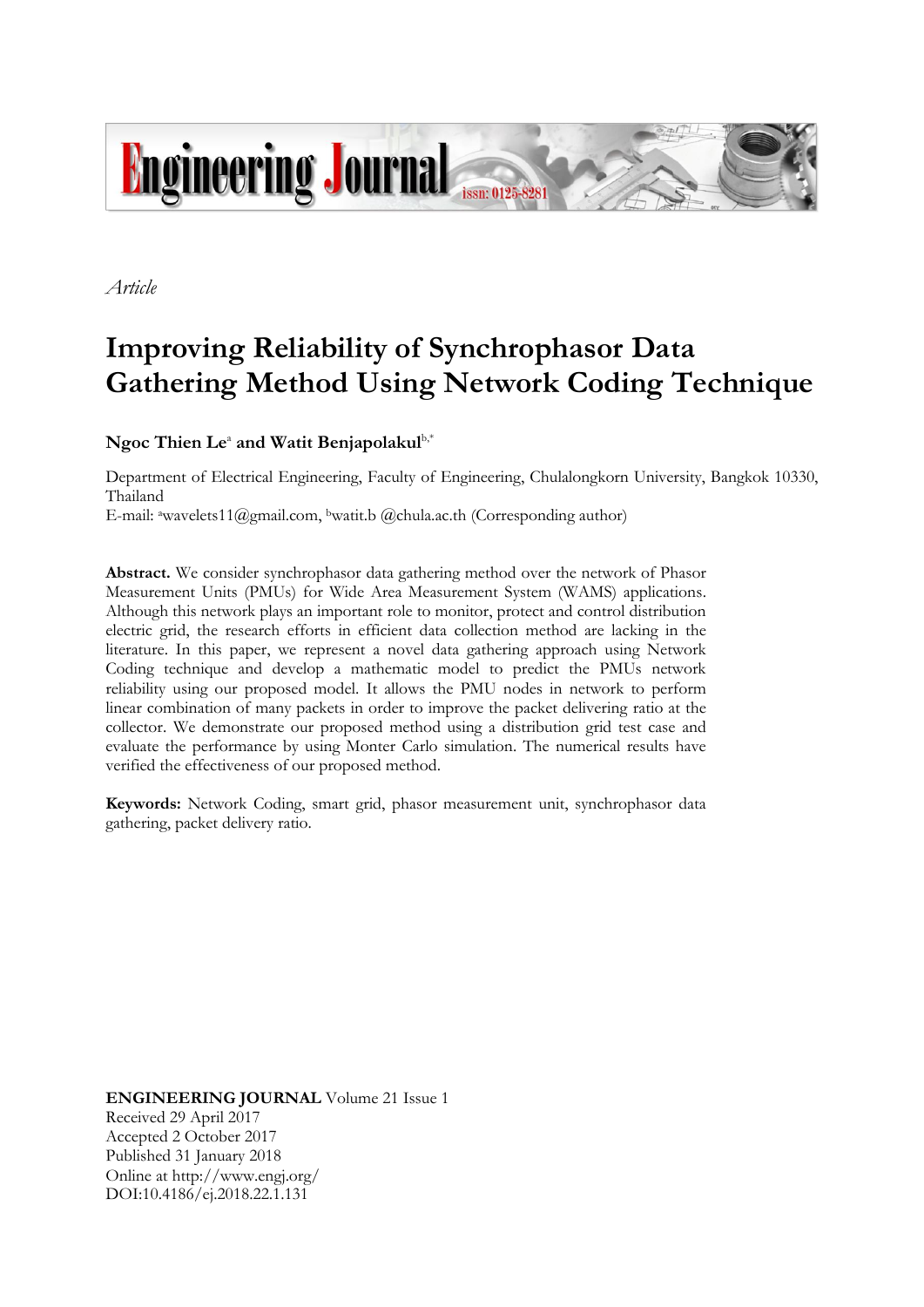## **1. Introduction**

Network of Phasor Measurement Units (PMUs) is a mainstream system of Smart Grid in electric distribution grid. It is necessary to upgrade the Supervisory control and data acquisition (SCADA) system by providing high-speed synchrophasor measurement for many applications such as State Estimation or Frequency Stability [1-4]. It also stabilizes the grid operation when utility integrates wind or solar power sources in order to reduce the dependence of electric power to fossil fuels. Hence, the success implementation of PMUs network will guarantee the future of Smart Grid system.

Based on the feature of synchrophasor information, the reliability of PMUs network is the most important factor. Every PMU measures the electric wave at its location and sends the information of voltage, current, and phasor to Phasor Data Concentrator (PDC) with the common time source for synchronization. Further, this information has to arrive at the PDC in the particular certain of time, other while it becomes useless. Based on the information of phasor measurements, PDC provides high-resolution picture of electric grid in real-time. Therefore, the requirement for reliability of data gathering in PMUs network is nearly 100 percent.

Unfortunately, none of existing communications for PMUs can achieve 100 percent in data delivery. Even with fiber network, the packet loss in communication links is unavoidable. Data loss usually occurs in high traffic condition, collisions between simultaneous transmissions, or equipment malfunctions. Data loss also appears on the transmission link due to the noise, or interference channels. The trend of wireless approach for PMUs in distribution grid makes the study in reliability of synchrophasor data delivery is extremely important. However, most of existing researches of PMUs network focus on the placement of PMU on the electric grid, termed as Optimization of PMUs Placement Problem (OPP) [5-7]. Meanwhile, the studies about synchrophasor data quality and how to collect synchrophasor data reliability are lacking [4, 8].

Recently, Network Coding is an innovative technique to boost the reliability and the throughput of communication channels significantly. Firstly, Ahlswede et al. [9] proposed communication nodes mix packets using mathematical operations. This can increase the amount of information in every data packets. Another advantage of Network Coding is it does not require changing the existing communication infrastructures. Hence, the investment cost of using Network Coding is very affordable.

In this paper, we address the issue of synchrophasor data loss by using Network Coding technique. Our proposed method helps to reduce data loss in PMUs network by transmitting many independent linear combinations of synchrophasor messages. In addition, we also present the mathematic model to predict the gain of synchrophasor packet delivery ratio at PDC corresponded to the level of coding we applied and the communication loss probability.

The rest of this paper is organized as follows. In Section 2, we represent the data loss problem in PMUs data gathering, and also the IEEE C37.118 phasor measurement standard and our arguments. The preliminaries about Network Coding and integrating Network Coding function into PMUs are represented in Section 3. Our proposed data gathering using Network Coding scheme is shown in Section 4. In Section 5, the numerical simulations and evaluations of our proposed method are represented. Conclusion is drawn in Section 6.

# **2. Related work**

## **2.1. Reliability Requirement of PMUs Network**

In Smart Grid Communication (SGC) perspective, when any high-speed synchrophasor gather data and it must be able to support high reliability of the system. In practice, if the SGC's reliability is low, it is necessary that the total number of needed PMUs for a particular distribution grid should be larger than the number from OPP approach. However, none of OPP studies have taken into account the reliability requirement of communication network in their approaches. In addition, to the best of our knowledge, it is still not having any reliability standardization for the PMUs network at electric distribution grid. Hence, we follow the most related reliability demand for Distribution Automation in OpenSG User' Group Recommendation [10] in this study given in Table 1.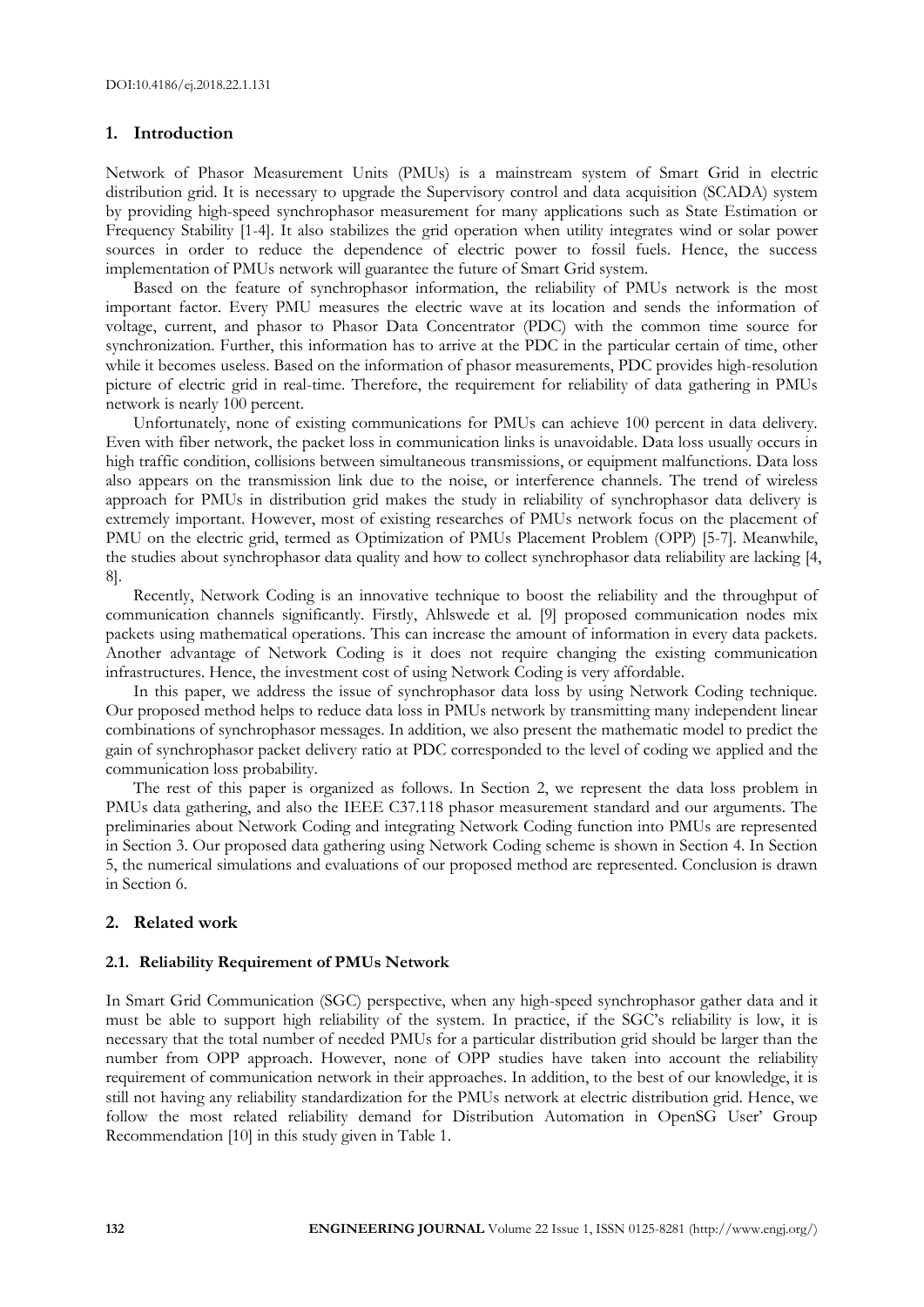In order to evaluate the reliability in data gathering, we consider two types of unavoidable data loss sources in SGC. The first is long-time data loss or random data loss. It is usually caused by signal attenuation (especially in wireless channel) or environment noise. The second is short-time data loss or burst loss. It is caused by inter-cell interference, high load conditions, or collisions between simultaneous transmissions. In our previous study [11], we have proven the benefit of Network Coding technique to reduce the total data collecting time in Smart Grid context. In this research, we investigate the efficient of our proposed Network Coding approach in improving reliability of SGC based on the above mention two types of losses.

### **2.2. IEEE standard C37.118.1-2014**

The Standard IEEE C37.118.1-2014 [12] defines the latency pertaining directly to the PMU. According to this standard, every PMU reports phasor information to PDC at sub-multiples of the nominal electric frequency. Table 1 illustrates the required rates for 50 Hz and 60 Hz electric systems. The specific reporting rate to be used is dependent on the purpose of Smart Grid application (P-Type or M-Type). We recall that rates lower than 10 messages per second are not subject to dynamic requirements. This means that no filtering is required inside PMU, therefore lower than 10 messages per second can be supported directly by selecting every n<sup>th</sup> sample from a higher rate phasor stream.

The particular reporting rate is dependent on WAMS applications and the class of these applications. In summary, we list main differences in timeliness factors of P-Type and M-Type classes as below P-Type applications

- o Needs less filtering in PMU;
- o Less latency (than M-Type) in estimation (from 30 ms to 100 ms);
- o Applies for real-time controlling and protection requiring minimum delay.

M-Type applications

- o Needs anti-alias filtering in PMU;
- o Longer latency (depends on reporting rate, such as 30 ms requires delay at 60 samples per second, or 100 ms requires delay at 30 samples per second);
- o Applies for monitoring applications that require precise measurement.

Table 1. Required PMU reporting rates and data reliability based on IEEE C37.118 standard [12] and OpenSG [10]. Remember that low sample rate leads to long window time, and fast sample rate leads to short one.

| <b>System frequency</b>                                             | $50$ Hz           | 60 Hz                    | Reliability<br>requirement |
|---------------------------------------------------------------------|-------------------|--------------------------|----------------------------|
| Recommended reporting<br>rates from PMU<br>(Fs – sample per second) | 10; 20; 30;<br>50 | 10; 12; 15; 20;<br>30;60 | $> 99.5\%$                 |

## **3. Preliminaries**

#### **3.1. Network Coding**

Network Coding, initially proposed by Ahlswede et al. [10], is an innovation technique to significantly increase the reliability and the throughput of the channels, especially in noisy channels. The basic idea behind Network Coding is to consider data in the network not as immutable bits and hence change the function of relay routers from store and forward scheme to compute and forward. Due to this publication, Network Coding has attracted a great interest in researchers to a wide data application ranges such as distributed storage, file transfer and peer to peer networking. Based on the source of coded packets, we have two versions of Network Coding, Inter-section Network Coding and Intra-section Network Coding [11].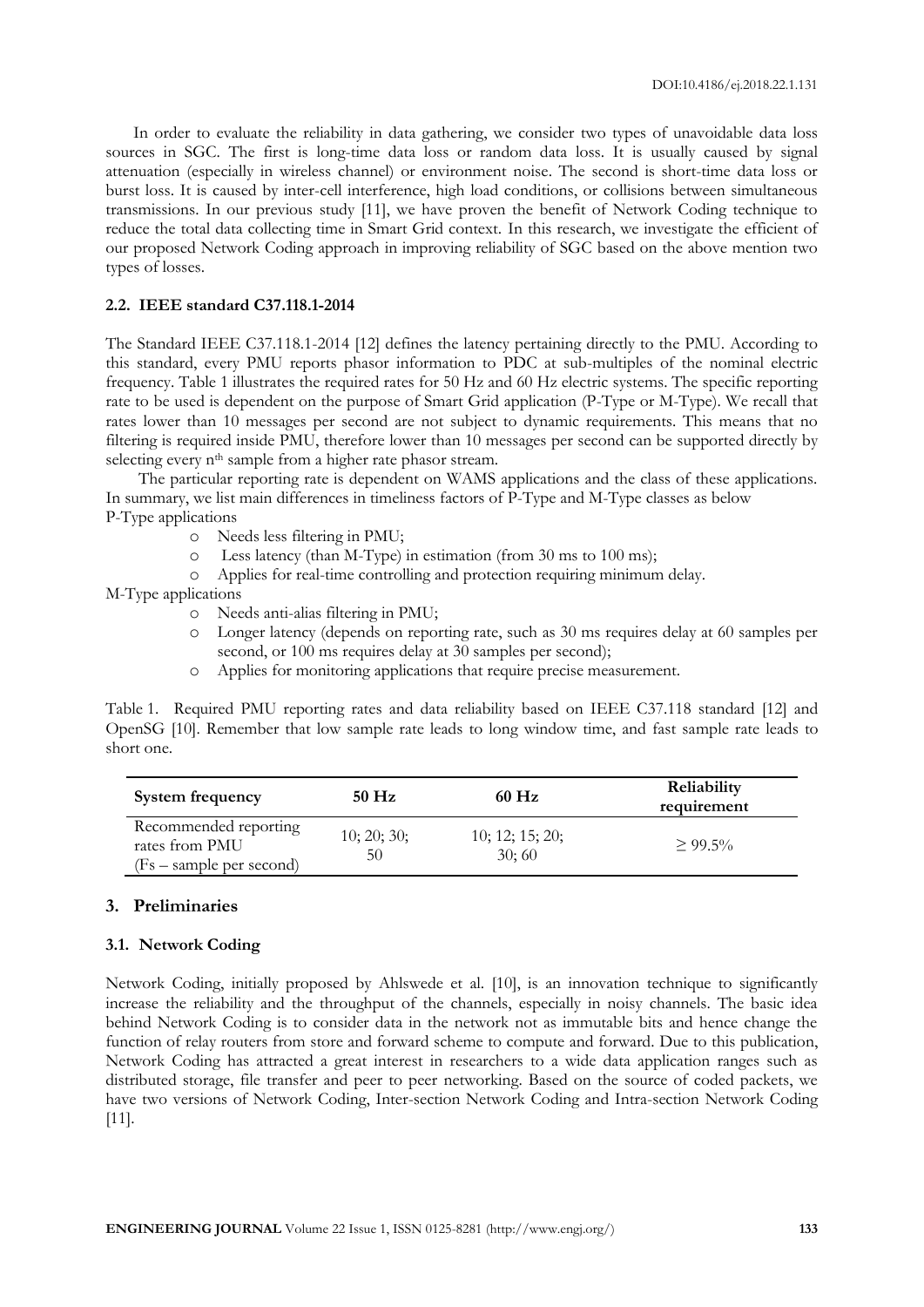#### 3.1.1. Inter-section network coding

Broadcast nature of wireless network is seen as an issue, since it creates the interference between the transmission links and creates multiple copies of the same packet. However, if we allow the intermediate node performs coding packets, broadcast nature will bring advantages. For example, in Fig. 1, node  $s<sub>1</sub>$  and  $s_2$  want to exchange packets  $p_1$  and  $p_2$ . We assume that these nodes are out of each transmission range. Hence, the transmission process costs four time slots; two slots to send the packets to relay node, and two slots to forward packets from relay node to destination node. However, if the relay performs a simple XOR coding of two packets ( $p_1 \oplus p_2$ ), as shown in Fig. 2,  $s_1$  and  $s_2$  can get their needed packet by XOR−ing  $(p_1 \oplus p_2)$  with their own packets,  $p_1$  and  $p_2$ , respectively. Thus, the number of time slots has been reduced to three. Inter-section Network Coding helps to solve the bottleneck issue and reduce the number of transmission time, by allowing the packets from different sessions (source) to be encoded together [12]. By reducing the number of necessary communication, network coding increases the throughput and simultaneously reduces interference mechanism in wireless networks.



Fig. 1. Existing transmission method without using Network Coding.



Fig. 2. Transmission method using Network Coding to reduce transmission time.

#### 3.1.2. Intra-section Network Coding

An important benefit of Network Coding is to improve reliability of the wireless network. The traditional way to provide reliability for both wired and wireless networks is to use the feedback messages from destination to report that packets have been received or lost. By using feedback mechanism, the sender knows which packet to be retransmitted. However, the feedback information consumes bandwidth or even it could be lost. Figure 3 illustrates an example where source s wants to send two packets  $p_1$  and  $p_2$  to destination d. The probability of packet loss in the link s → d equals to 50 percent. In that case, the source node sends three linear combinations of  $p_1$  and  $p_2$  such as,  $(p_1 + p_2)$ ,  $(p_1 + 3p_2)$ , and  $(3p_1 + p_2)$ . On average, the destination node will receive two over three of these coded packets. By solving the system of linear equations of two variables, node d can receive  $p_1$  and  $p_2$ . However, if using feedback mechanism, we have to use a feedback message every  $p_1$  and  $p_2$ . Consequently, Network Coding method can provide reliable communication with less transmission time than conventional methods which does not support Network Coding. Encoding of packets from the same session (source) is called Intra-section Network Coding, which exploits the diversity of the links [13]. In Intra-section Network Coding, packets from the same source are encoded together by using linear equations, and then transmit these coded packets. At the receiver, the destination node does not consider which packet has been received. It does need to receive enough number of encoded packets successfully to perform decoding of received packets.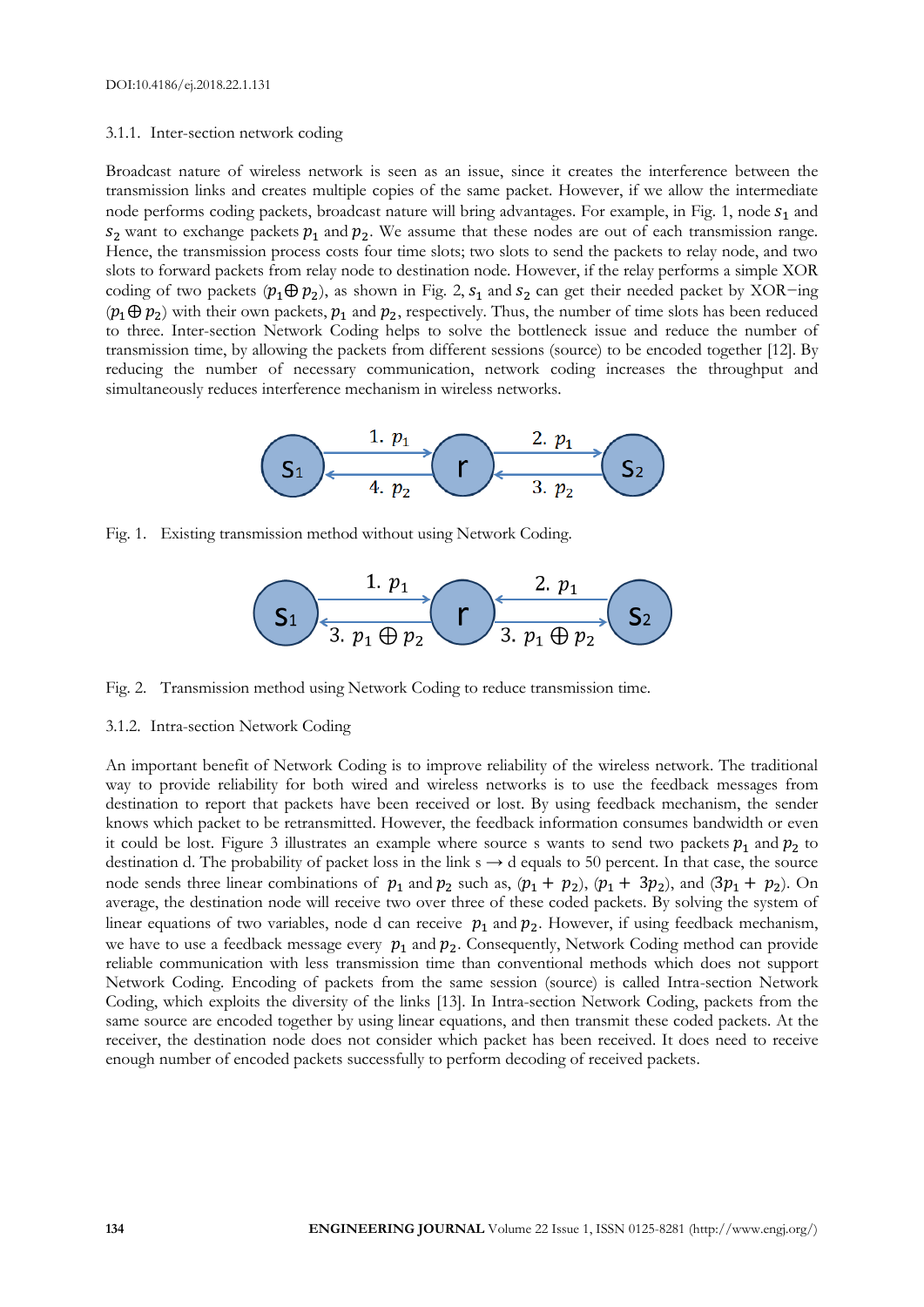

Fig. 3. Network Coding to improve reliability.

#### **3.2. Proposed PMUs integrated Network Coding**

Figure 4 shows the block schematic diagram of a PMU with three important components: *(i)* GPS signal receiver detects the 1PPS (pulse per second) synchronizing signal from GPS satellites. This signal is used as the time source in a phase locked oscillator and time-tagged for every phasor reporting message; *(ii)* Data acquisition module includes the anti-aliasing filter to cut off high frequency and ADC module to sample the signals; *(iii)* Phasor processor acquires the digitalized signals in order to analyze phasor information. Then it integrates the times to phasor message based on the IEEE C37.118 packet format. We propose the function of Intra-Network Coding into phasor processor after it generates phasor messages. The needed parameters for Network Coding, such as Galois field or number of coded messages, can be adjusted by user.



Fig. 4. Proposed Network Coding approach for PMU synchrophasor data transmission.

## **4. Proposed Data Gathering Scheme**

#### **4.1. Network Model**

We consider a case study of PMUs network at distribution grid as in Fig. 5. The network includes three PMUs source; one at Distribution Generation (DG) and two at distribution buses C and D. The PDC is located at feeder of grid, which is usually connected with the distribution substation. This test case can also operate as an islanded micro grid. Actually, this is the upcoming trend in Smart Grid as intermittent DGs sources, such as battery bank, solar rooftop or wind turbine are connected at distribution level. Note that our test case PMUs network is general and does not apply any optimal PMU placement technique. The communication links between PMUs and PDC can use Broadband Power Line Communication (BPL) [14], 4G Mobile Broadband [15] or WiMAX [16] in order to support high sample rate of PMU according to IEEE C37.118 standard [12].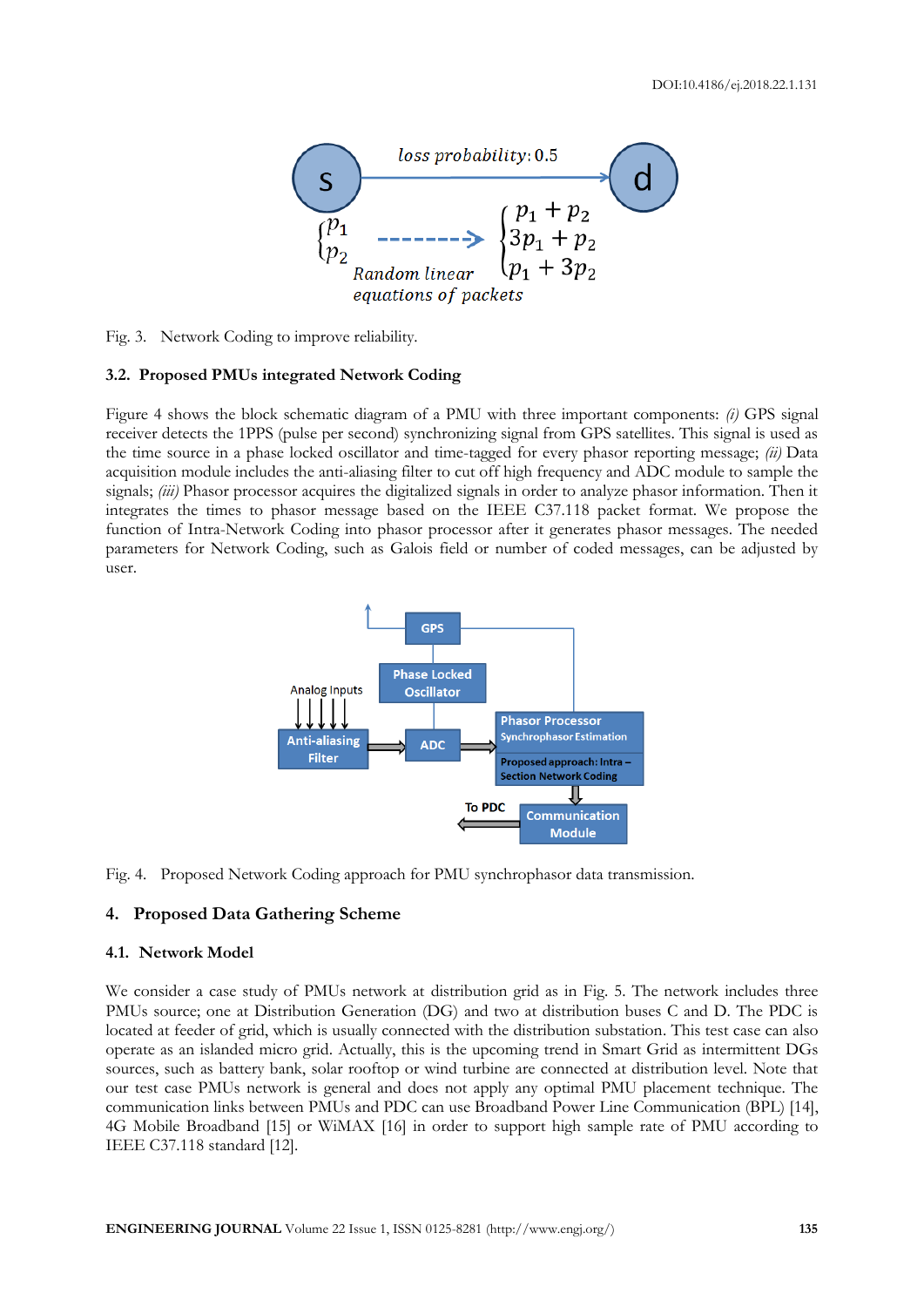

Fig. 5. Our test case network of PMUs used in simulation.

### **4.2. Synchrophasor Data Gathering Method**

By following the PMUs network model given in previous subsection, we developed our method of synchrophasor data gathering as shown in Fig. 6. The data collection includes two phases as mentioned below:

- **Phase 1**: Each PMU sends 30 packets to PDC in one second. This corresponds to the common reporting rate of State Estimation application [17];
- **Phase 2**: PMU then encodes all 30 phasor data packets in Phase 1 using the combination of linear independent of equations as in Eq. (1). We call these coded packets are redundant packets. Actually, the number of redundant packets is dependent on the role of PMU at particular placement in distribution grid, such as at Transformer or Distribution Generation. However, we set the total number of redundant packets of all PMUs equal in our simulation.

$$
p_{redundant} = \sum_{i=1}^{30} \alpha_i p_i \tag{1}
$$

where  $\alpha_i$  are the random coefficients represented in Galois field, and  $p_i$  is the phasor data packets represented in Galois field. For instance, with Galois field  $GF(2^1) = \{0; 1\}$ , then  $\alpha_i = 0$  or 1 and  $p_i$ is presented by 0 and 1. Similarity with the Galois field  $GF(2^s) = \{0; 1; 2; \ldots; 255\}.$ 



Fig. 6. Proposed synchrophasor data gathering method using Network Coding.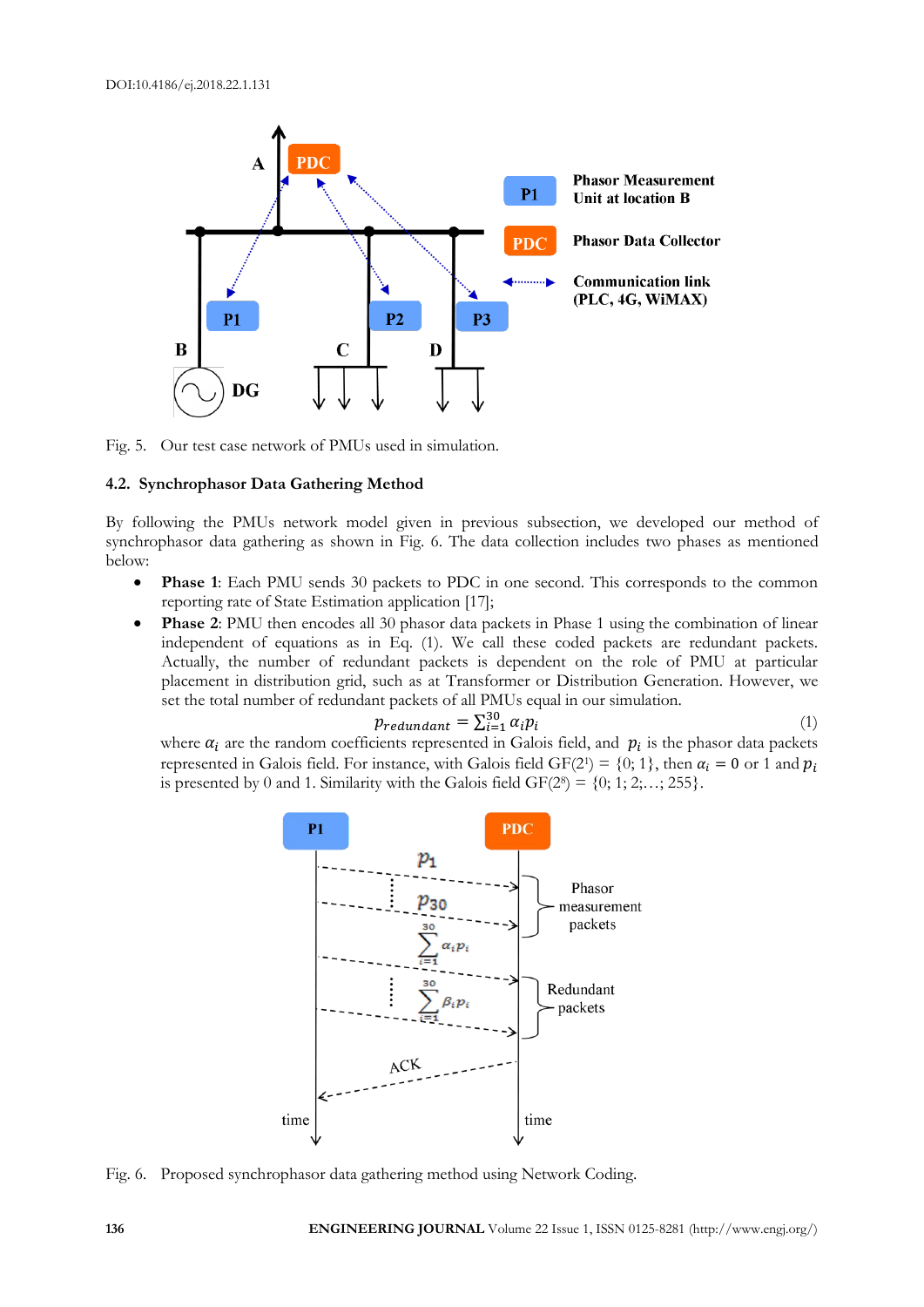After decoding and successfully receiving phasor packets as in Eq. (2), PDC sends Acknowledgement message to PMU and turn to other PMUs to collect data.

$$
\begin{cases}\n\alpha_1 p_1 + \alpha_2 p_2 + \dots + \alpha_{30} p_{30} = p_{redundant_1} \\
\beta_1 p_1 + \beta_2 p_2 + \dots + \beta_{30} p_{30} = p_{redundant_2} \\
\dots \\
\omega_1 p_1 + \omega_2 p_2 + \dots + \omega_{30} p_{30} = p_{redundant_k}\n\end{cases}
$$
\n(2)

where  $k$  is the total number of redundant packets generated at a PMU.

# **5. Numerical Simulations**

In this section, we access the validity of our proposed method by using the Monter Carlo simulation in order to ensure the statistical significance of the corresponding results. We implement our test case PMUs in Fig. 5 based on Matlab R2012b simulator [18]. The Network Coding library is based on Network Coding libraries developed by Chamitha de Alwis [19]. We use the total number of phasor packets per PMU in simulation is 10<sup>4</sup> (packets) for every value of the number of redundant packets. We choose the coding and decoding processes based on GF(21), GF(24) and GF(28), the three common Galois fields used in Network Coding. From the reliability requirement in Table 1, we define the maximum boundary for both random loss and burst loss as 5%. Further, we iterate the simulation 20 times, each simulation with different random number generators. The parameters used in simulation are given in Table 2.

|  |  | Table 2. Simulation settings for random and burst loss scenarios. |
|--|--|-------------------------------------------------------------------|

| Simulation setting                         | Value                             |
|--------------------------------------------|-----------------------------------|
| Number of PMUs                             | 3                                 |
| Number of PDCs                             |                                   |
| Number of phasor packets in Eq. (1)        | 30                                |
| Number of redundant packets, k             | [0, 1, 2, , 13]                   |
| Loss probability                           | 0.05                              |
| Galois field calculation in Network Coding | $GF(2^1)$ , $GF(2^4)$ , $GF(2^8)$ |

#### **5.1. Random Loss Scenario**

In first simulation, we investigate the performance of our proposed method under random loss in the channels. During the simulation, we generate random packet loss with the probability 0.05 since this is the highest channel loss requirement that SGC can suffer in wireless channel [17].

The box plots in Fig. 7 shows the simulation results in term of the median values and 95% confident interval of packet loss ratio at PDC with every number of redundant packets as in Table 2. The general trend for all Galois field sizes is when we increase the number of redundant packets, the packet loss ratio will decrease significantly. In details, the performance of  $GF(2<sup>4</sup>)$  and  $GF(2<sup>8</sup>)$  is quite similar, with  $k = 6$ (packets), the packet loss ratio reaches to zero. Meanwhile if we use GF(2<sup>1</sup> ), we have to increase number of redundant packets up to 10 packets in order to reach 100% packet delivery.

## **5.2. Burst Loss Scenario**

In second simulation, we generate burst loss phenomenon using the Gilbert Elliot model [20] since this model can capture the intermittent characteristics of SGC under the effect of burst loss sources. Figure 8 shows the results in term of the median and 95% confident interval of packet loss ratio. Again, there is no significant different in results between the results of GF(2<sup>4</sup>) and GF(2<sup>8</sup>). However, we only obtain 100% packet delivery with  $k = 13$  (packets) under burst loss condition. Unfortunately, in the case of GF(2<sup>1</sup>), we cannot achieve the 100% packet delivery with the maximum number of redundant packet used in simulation.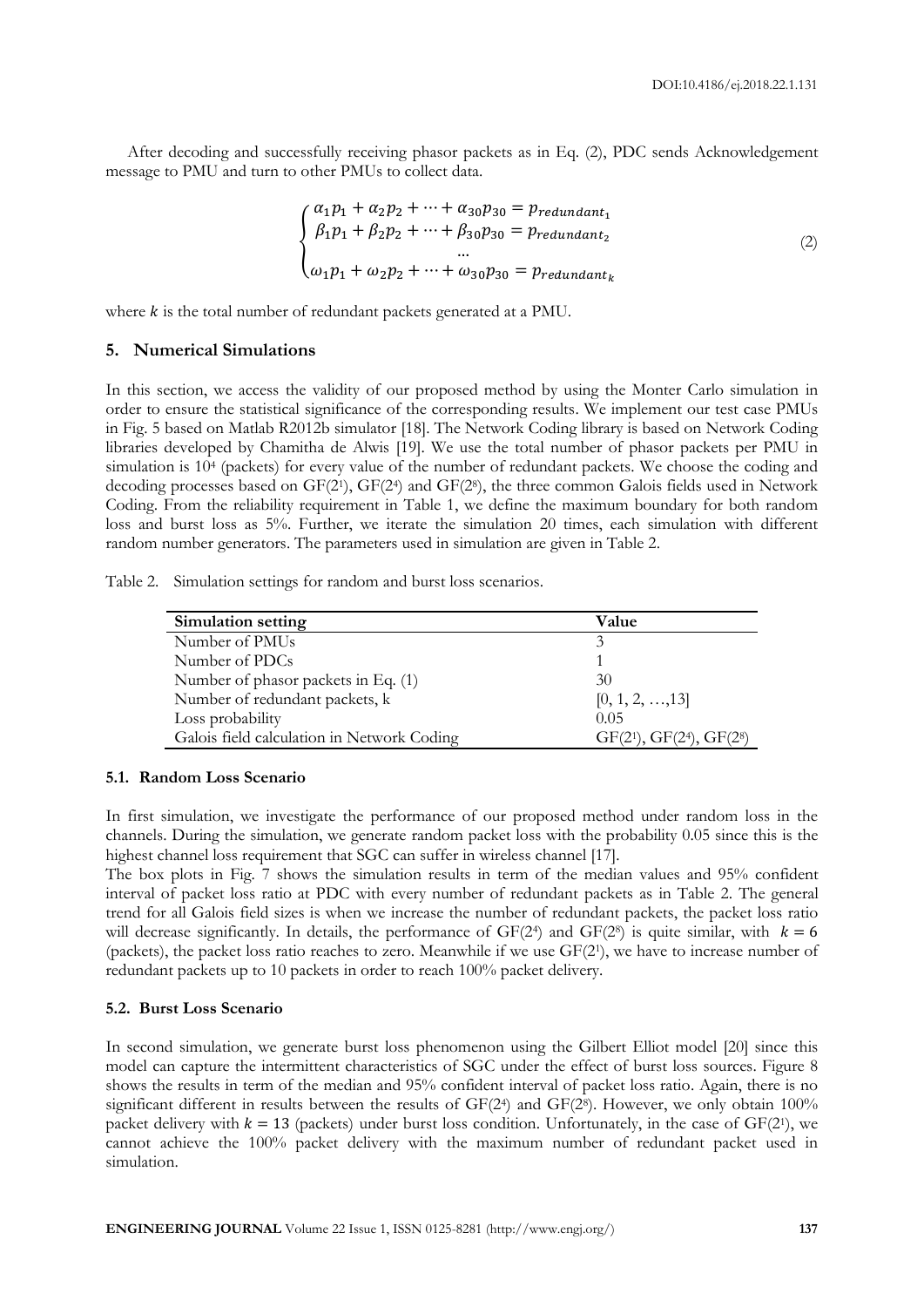

Fig. 7. Packet loss results of our proposed phasor data gathering method with Galois fields GF(21), GF(2<sup>4</sup> ) and GF(2<sup>8</sup> ) under random loss scenario in the PMUs communication network.



Fig. 8. Packet loss results of our proposed phasor data gathering method with Galois fields GF(21), GF(2<sup>4</sup>) and GF(2<sup>8</sup>) under burst loss scenario in the PMUs communication network.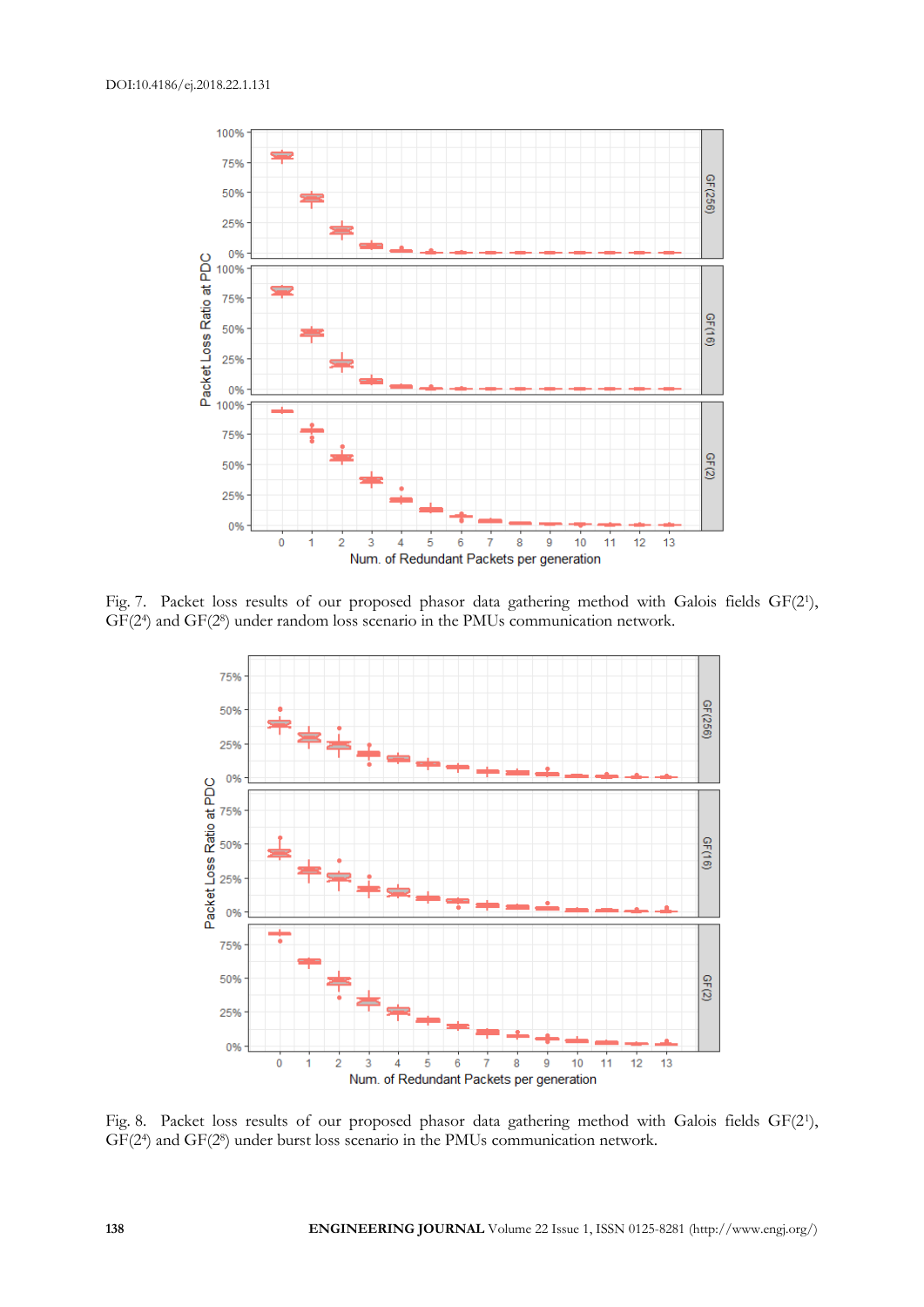From the simulation results, we can conclude that our proposed method has achieved a remarkable performance in improving the SCG reliability under random loss phenomenon. As a consequence, the packet delivery time will reduce since our method does not need to use retransmission mechanisms due to packet loss. However, in the burst loss scenario its performance is low, since the number of needed redundant packets consumes about half of total transmitted packets from PMU.

## **5.3. Combined Loss Scenario**

In last numerical simulation, we fully investigate the effectiveness of proposed method under the effect of two types of loss simultaneously. Then, we apply the semi – analytical approach to derive the multiple linear regression model of packet loss ratio. To limit the simulation time, we only propose to use the GF(2<sup>8</sup> ) Galois field. The parameters used in simulation are given in Table 3.

Table 3. Simulation settings for combined loss scenario.

| Simulation setting                           | Value                   |
|----------------------------------------------|-------------------------|
| Number of PMUs                               | 3                       |
| Number of PDCs                               |                         |
| Number of phasor packets in Eq. (1)          | 30                      |
| Number of redundant packets, k               | $[0, 1, 2, \ldots, 15]$ |
| Loss probability<br>(combined loss), $\beta$ | 0.01; 0.02; 0.03; 0.05  |
| Galois field calculation in Network Coding   | GF(2 <sup>8</sup> )     |



Fig. 9. (a). Packet loss results of our proposed method with GF(28) under combined loss scenario, vary the loss probability; (b). The linear regression lines with different loss probabilities.

Figure 9(a) represents the all packet loss ratio simulation results with 30 different random generation seeds. To conveniently apply the multiple linear regression model, we transform the ratio to log scale as in Fig. 9(b). We obtain linear relation between the log of packet loss ratio and the number of redundant packets as we expected. Note that we have ignored the zero values in packet loss ratio since the log of zero is no meaning.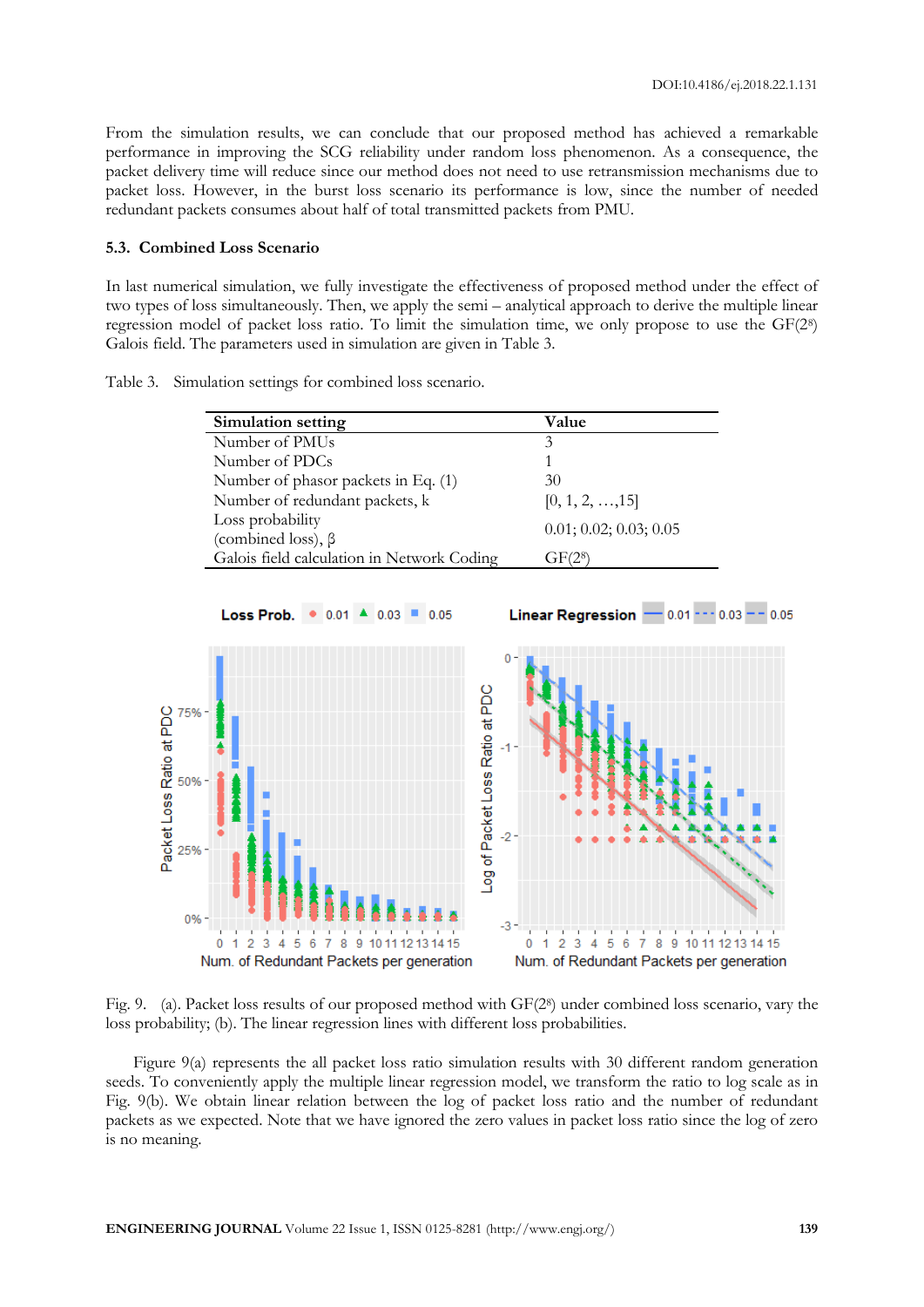The general form of multiple linear regression model is shown as in Eq. (3).  $A, B, C$  are the coefficients,  $k \geq 0$  is the number of redundant packets and  $\beta \geq 0$  is the loss probability in SGC.

$$
log(logs\_ratio) = A + B. k + C. \beta
$$
\n(3)

Table 4. The coefficients from multiple linear regression model using Caret package.

|                         | <b>Estimation</b> | <b>Standard Error</b> | Sign. Of Test |
|-------------------------|-------------------|-----------------------|---------------|
|                         | -1                | 0.024                 | ${}_{0.001}$  |
| В                       | $-0.15$           | 0.002                 | < 0.001       |
| C                       | 0.31              | 0.010                 | < 0.001       |
| Residual Standard Error | 0.213             |                       |               |
| Adjusted R-Square       | 0.879             |                       |               |
| Significant of Test     | $\leq 0.001$      |                       |               |

Using the prediction and classification Machine Learning package CARET in R [21, 22], we obtain the parameters as in Table 4, and the result model is represented as Eq. (4).

$$
log(logs\_ratio) = -1 - (0.15).k + 0.31.\beta
$$
\n(4)

From this model, we conclude that in general, with the same level of combined loss probability it increases one redundant packet in our method which help to reduce the log of loss ratio at PDC about 15%. In general, the model in Eq. (4) helps network designer to estimate of level of SGC reliability enhancement, the given the number of redundant packets and the SGC loss probability. The predicted values from Equation (4) have shown the consistency with the log of loss ratio from simulations, as shown in Fig. 10.



Fig. 10. The comparison between predicted log of loss values from model in Eq. (4) and values from simulations.

# **6. Conclusion**

In summary, we have proposed an innovative synchrophasor data gathering scheme based on the idea of Network Coding method in order to satisfy the reliability of the network. Instead of waiting for the reporting of message loss and retransmitting them, PMU consequently sends linear combination of messages to the PDC. The simulation results prove that our method can reach 100% message delivery at DPC under random loss in SGC, but has some limitations under burst loss condition. We have further provided the multi linear regression model to predict the achievable reliability using proposed Network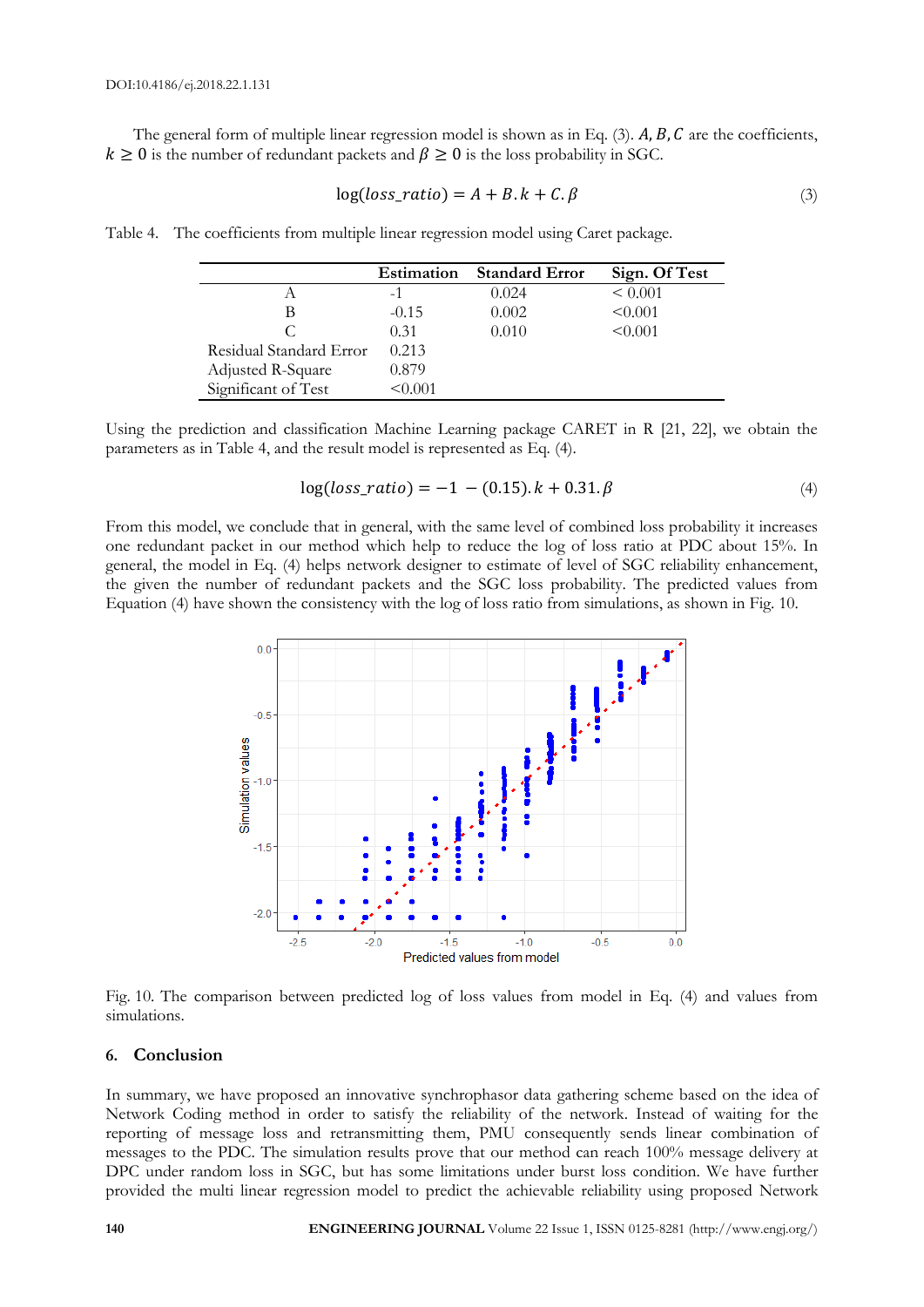Coding method. Finally, our proposed scheme is the initial step to explore the number of needed PMUs in each OPP problem taken into account the communication aspect.

In future research, we will continue to develop mathematic model of our proposed synchrophasor data gathering method together with OPP issue and find the optimal number of redundant packets at every PMU that can satisfy data quality requirements of many WAMS applications.

## **Acknowledgement**

This research is supported by Rachadapisek Sompote Fund for Postdoctoral Fellowship, Chulalongkorn University.

#### **References**

- [1] R. H. Khan and J. Y. Khan, "A comprehensive review of the application characteristics and traffic requirements of a smart grid communications network," *Computer Networks*, vol. 57, pp. 825–845, 2013.
- [2] V. C. Gungor, D. Sahin, T. Kocak, S. Ergt, C. Buccella, C. Cecati, and G. P. Hancke, "Smart grid technologies: Communication technologies and standards," *IEEE Trans. On Industrial Informatics*, vol. **7**, no. 4, pp. 529–539, 2011.
- [3] V. Gungor, D. Sahin, T. Kocak, S. Ergut, C. Buccella, C. Cecati, and G. Hancke, "A survey on smart grid potential applications and communication requirements," *Industrial Informatics IEEE Transactions on*, vol. 9, no. 1, pp. 28–42, 2013
- [4] C. Huang, F. Li, D. Zhou, J. Guo, Z. Pan, Y. Liu, and Y. Liu, "Data quality issues for synchrophasor applications part I: A review," *Journal of Modern Power Systems and Clean Energy*, vol. 4, no. 3, pp. 342– 352, 2016. [Online]. Available: http://dx.doi.org/10.1007/s40565-016-0217-4.
- [5] N. M. Manousakis, G. N. Korres, and P. S. Georgilakis, "Optimal placement of phasor measurement units: A literature review," in *Intelligent System Application to Power Systems (ISAP), 16th International Conference on*, Sept. 2011, pp. 1–6.
- [6] W. Yuill, A. Edwards, S. Chowdhury, and S. P. Chowdhury, "Optimal PMU placement: A comprehensive literature review," in *2011 IEEE Power and Energy Society General Meeting*, pp. 1–8.
- [7] X. Dongjie, H. Renmu, W. Peng, and X. Tao, "Comparison of several PMU placement algorithms for state estimation," in *Developments in Power System Protection*, *8th IEE International Conference on*, 2004, vol. 1, pp. 32–35.
- [8] C. Huang, F. Li, D. Zhou, J. Guo, Z. Pan, Y. Liu, and Y. Liu, "Data quality issues for synchrophasor applications part II: Problem formulation and potential solutions," *Journal of Modern Power Systems and Clean Energy*, vol. 4, no. 3, pp. 352–361, 2016. [Online]. Available: http://dx.doi.org/10.1007/s40565- 016-0213-8
- [9] R. Ahlswede, N. Cai, S.-Y. Li, and R. Yeung, "Network information flow," *Information Theory IEEE Transactions on*, vol. 46, no. 4, pp. 1204–16, 2000.
- [10] *OpenSG User's Group*. [Online]. Available: http://osgug.ucaiug.org/UtiliComm/SharedDocuments/
- [11] N. T. Le and W. Benjapolakul, "Opportunistic hybrid network coding data gathering scheme for nonconcurrent applications in smart grid neighborhood area network," in *2016 13th International Conference on Electrical Engineering/Electronics, Computer, Telecommunications and Information Technology (ECTI-CON)*, Chiang Mai, 2016, pp. 1-5.
- [12] *IEEE Standard for Synchrophasor Measurements for Power Systems* –*Amendment 1: Modification of selected performance requirements*, IEEE Standard C37.118.1a-2014.
- [13] M. Medard and A. Sprintson, *Network Coding Fundamentals and Applications*. Elsevier Academic Press, 2011.
- [14] *IEEE Standard for Broadband over Power Line Networks: Medium Access Control and Physical Layer Specifications*, IEEE Std 1901-2010, pp. 1–1586.
- [15] *Long Term Evolution (LTE)*. [Online]. http://www.etsi.org/technologiesclusters/technologies/ mobile/long-term-evolution [Accessed: Sept. 15, 2016]
- [16] *WiMAX Forum*. [Online]. Available: http://wimaxforum.org/ [Accessed: Sept. 15, 2016]
- [17] A. Monti, C. Muscas, and F. Ponci, *Phasor Measurement Units and Wide Area Monitoring Systems*, 1st ed. Elsevier Academic Press, 2016.